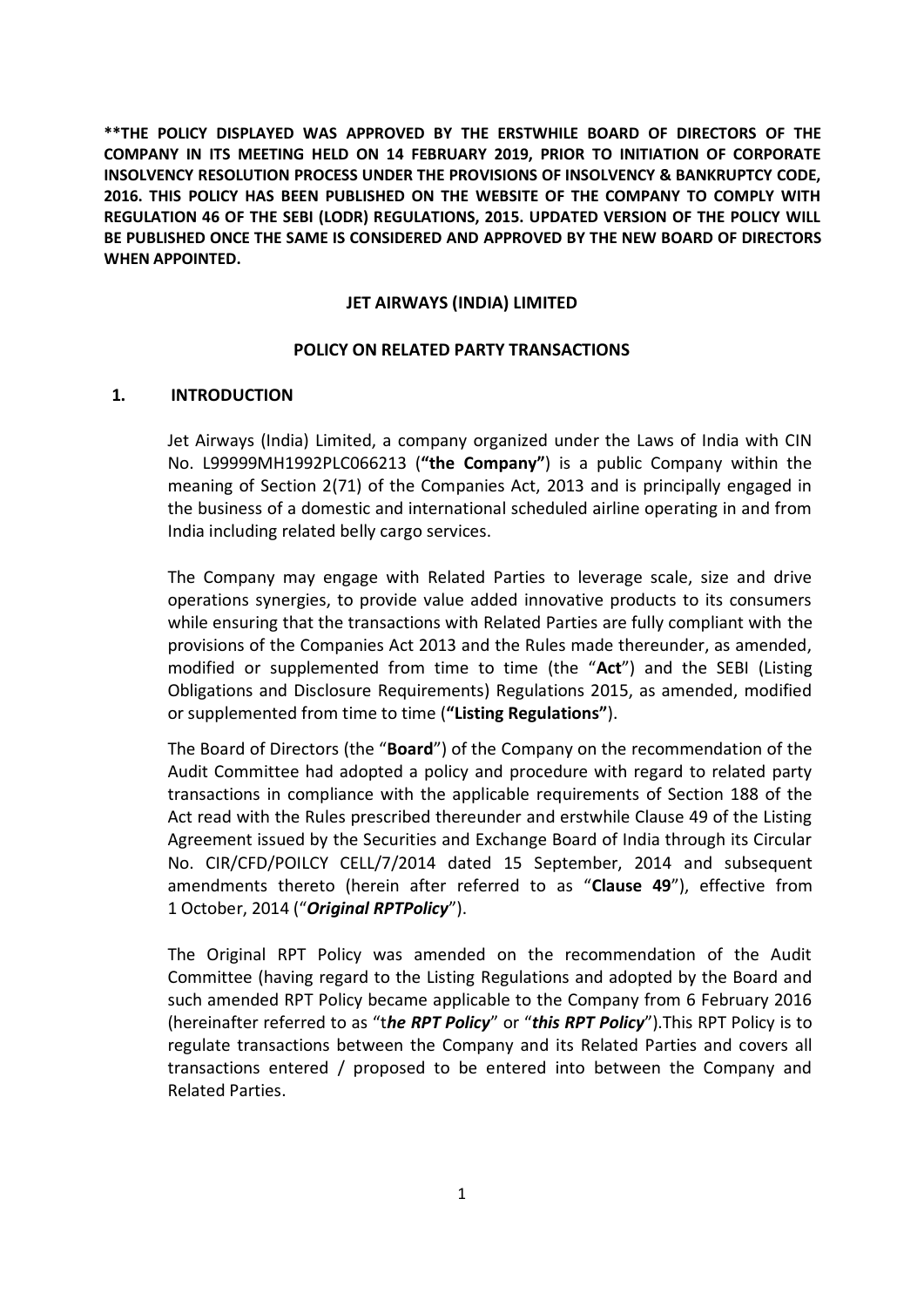# **2. OBJECTIVE**

This RPT Policy is to set out (i) the materiality thresholds for related party transactions and; (ii) the manner of dealing with the transactions between theCompany and its related parties based on the Act, Regulation 23 of the SEBI Listing Regulations and any other laws and regulations as may be applicable to the Company.

## **APPLICABILITY AND GOVERNING LAW**

As mentioned above, this RPT Policy will be applicable to the Company with respect to all Related Party Transactions covered within the scope of Section 188 of the Act and the Rules thereunder and also by the Listing Regulations.

Any references to statutory provisions shall be construed as references to those provisions as amended or re-enacted or as their application is modified by other statutory provisions (whether before or after the date hereof) from time to time and shall include any provisions of which there are re-enactments (whether with or without modification).

## **3. DEFINITIONS**

All capitalized terms used which have not been defined in this RPT Policy shall have the meaning ascribed to them under (i) the Act, the Rules prescribed thereunder and/ or (ii) the Listing Regulations, as the case may be**.**

"**Arm's Length**" or "**Arm's Length Basis**" or "**Arm's Length Transaction**" means a transaction between two Related Parties (as defined herein below) that is conducted as if they were unrelated, so that there is no conflict of interest.

**"Audit Committee"** means the Audit Committee of the Board.

**"Board of Directors"** or **"Board"** means in relation to the Company the collective body of the Directors of the Company.

**"Key Managerial Personnel",** in relation to the Company, means—

(i) the Chief Executive Officer or the Managing Director or theManager;

- (ii)the CompanySecretary;
- (iii) the Whole-TimeDirector;
- (iv) the Chief FinancialOfficer
- (v)such other officer, not more than one level below the directors who is in whole-time employment, designated as key managerial personnel by the Board; and

(vi)such other Officer as may be prescribed under theAct;

**"Material Related Party Transaction"** is a transaction with a Related Party which shall be considered material if the transaction(s) to be entered into individually or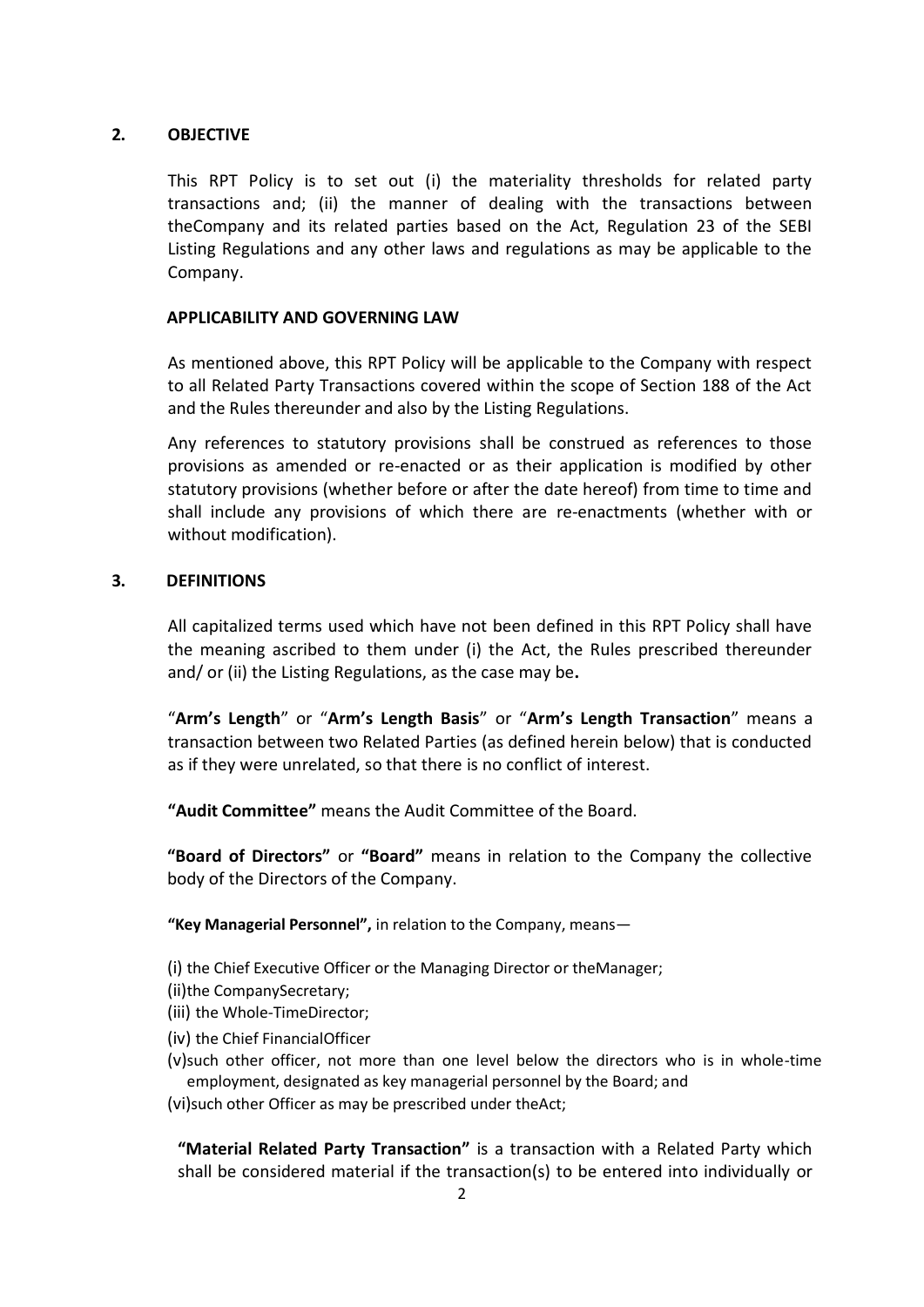taken together with previous transactions during a Financial Year exceeds the thresholds as prescribed under the Act and / or Listing Regulations.

A transaction involving payments made to a related party with respect to brand usage or royalty shall be considered material if the transaction(s) to be entered into individually or taken together with previous transactions during a financial year, exceed two percent of the annual consolidated turnover of the listed entity as per the last audited financial statements of the Company.

**"RPT Policy"** has the meaning set out in the Introduction set out herein above.

**"Ordinary Course of Business"** shall mean and include usual transactions, customs and practices undertaken by the Company to conduct its business operations and activities and all such activities which the Company can undertake as per its Memorandum of Association and Articles of Association. The Board and Audit Committee may lay down the principles for determining ordinary course of business in accordance with the statutory requirements and other industry practices and guidelines.

**"Related Party"** with reference to the Company, means a related party as defined under Section 2(76) of the Act, under applicable accounting standards and Regulation 2(1)(zb) of the Listing Regulations.

"**Related Party Transaction**" means related party transaction as defined under the provisions of the Act and 2 (1)(zc) of Listing Regulations.

**"Relatives"** means a relative as defined under Section 2(77) of the Act and 2 (1)(zd) of Listing Regulations.

**"Rules"** means such rules as may be notified by the Central Government for all or any of the matters which by the Act are required to be, or may be, prescribed or in respect of which provision is to be or may be made by rules, from time to time**.**

## **4. IDENTIFICATION OF RELATED PARTYTRANSACTIONS**

Each Director and Key Managerial Personnel is responsible for providing a notice in the prescribed form (the "**Notice**") to the Company of any potential Related Party Transaction involving him/her or his/her Relative including any additional information about the transaction that may be relevant. The Board shall record the disclosure of interest and the Audit Committee will determine whether the transaction does in fact, constitute a Related Party Transaction requiring compliance with this RPT Policy. Such Notice shall be provided by each Director and Key Managerial Personnel at the beginning of every Financial Year on an annual basisand/ or within thirty (30) days of the appointment/ re-appointment of such a person.

Each Director and Key Managerial Personnel will also be responsible to update the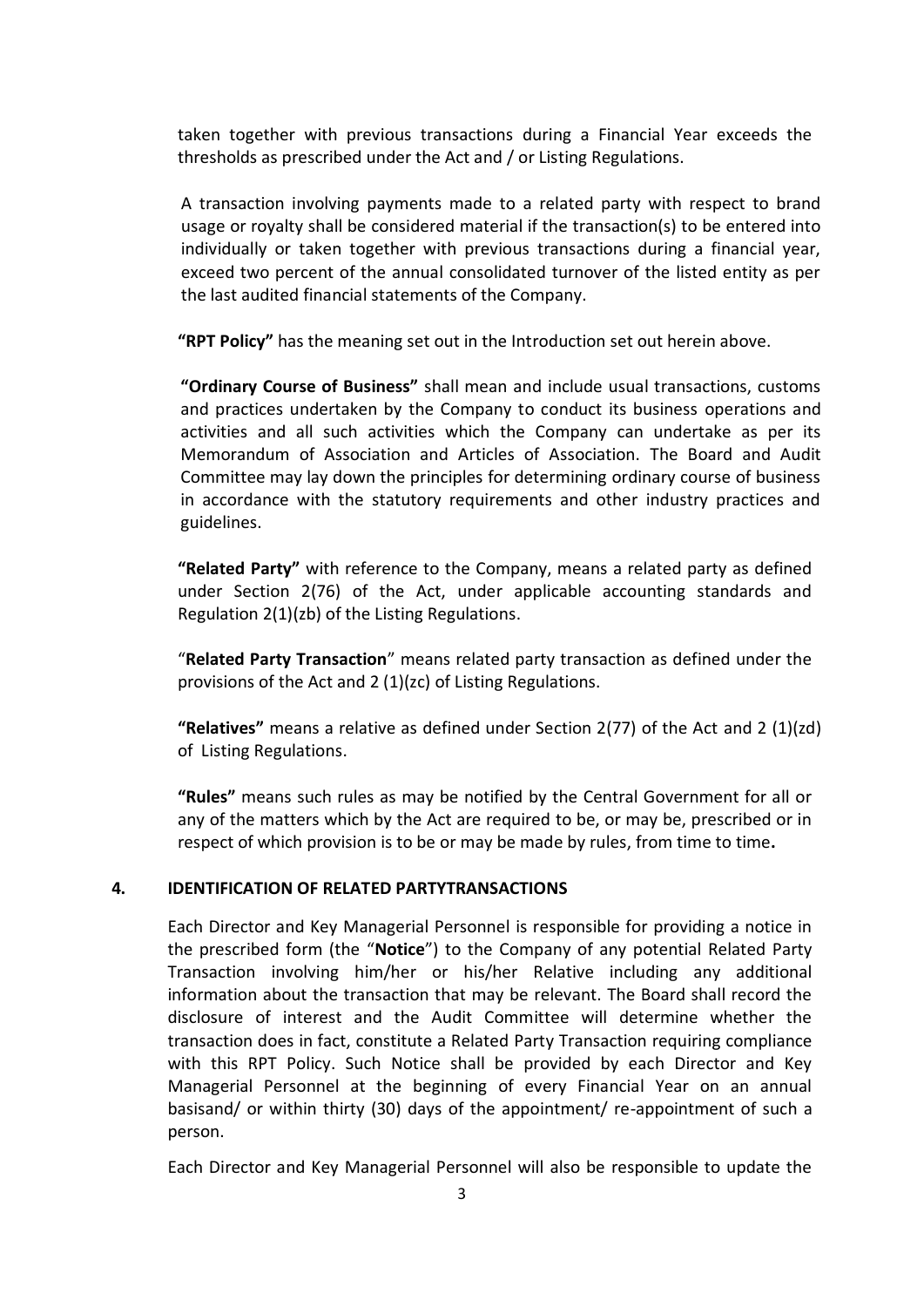Company Secretary or an officer of the Company as designated by the Board of any changes in the above relationships, directorships, holdings, interests and /or controls immediately on him / her becoming aware of such changes.

Each Director and Key Managerial Personnel, Functional / Business heads will be responsible for providing prior notice to the Company Secretary or an officer of the Company as designated by the Board of any potential Related Party Transactions.

They will also be responsible for providing additional information about the transaction that may be relevant for the transaction being placed before the Audit Committee and the Board.

The Audit Committee should consider and analyse potential Related Party Transactions, along with other designated officers of the Company and may refer any potential Related Party Transaction to any external transfer pricing expert, as may be appropriate, to determine whether the potential Related Party Transaction or relationship, constitutes a Related Party Transaction, whether the same is in the Ordinary Course of Business or whether the same is at Arm's Length or otherwise and that it is in compliance with this RPT Policy. The outcome or opinion of such exercise shall be considered by the Audit Committee / Board before taking decision on the Related PartyTransaction.

The Company strongly prefers to receive such notice of any potential Related Party Transaction well in advance so that the Audit Committee/Board has adequate time to obtain and review information about the proposedtransaction.

## **5. AUDIT COMMITTEEAPPROVAL**

- 1. All Related Party Transactions shall require prior approval of the AuditCommittee
- 2. The Audit Committee may grant omnibus approval for related party transactions proposed to be entered into by the Company subject to the following conditions, namely-
- (a) the Audit Committee shall lay down the criteria for granting the omnibus approval in line with the Company's RPT Policy and such approval shall be applicable in respect of transactions which are repetitive innature;
- (b) the Audit Committee shall satisfy itself regarding the need for such omnibus approval and that such approval is in the interest of theCompany;
- (c) the omnibus approval shallspecify: (i) the name(s) of the related party, nature of transaction, period of transaction, maximum amount of transactions that shall be enteredinto; (ii) the indicative base price / current contracted price and the formula for variation
	- in the price if any;and
	- (iii) such other conditions as the Audit Committee may deemfit.

Provided that where the need for a Related Party Transaction cannot be foreseen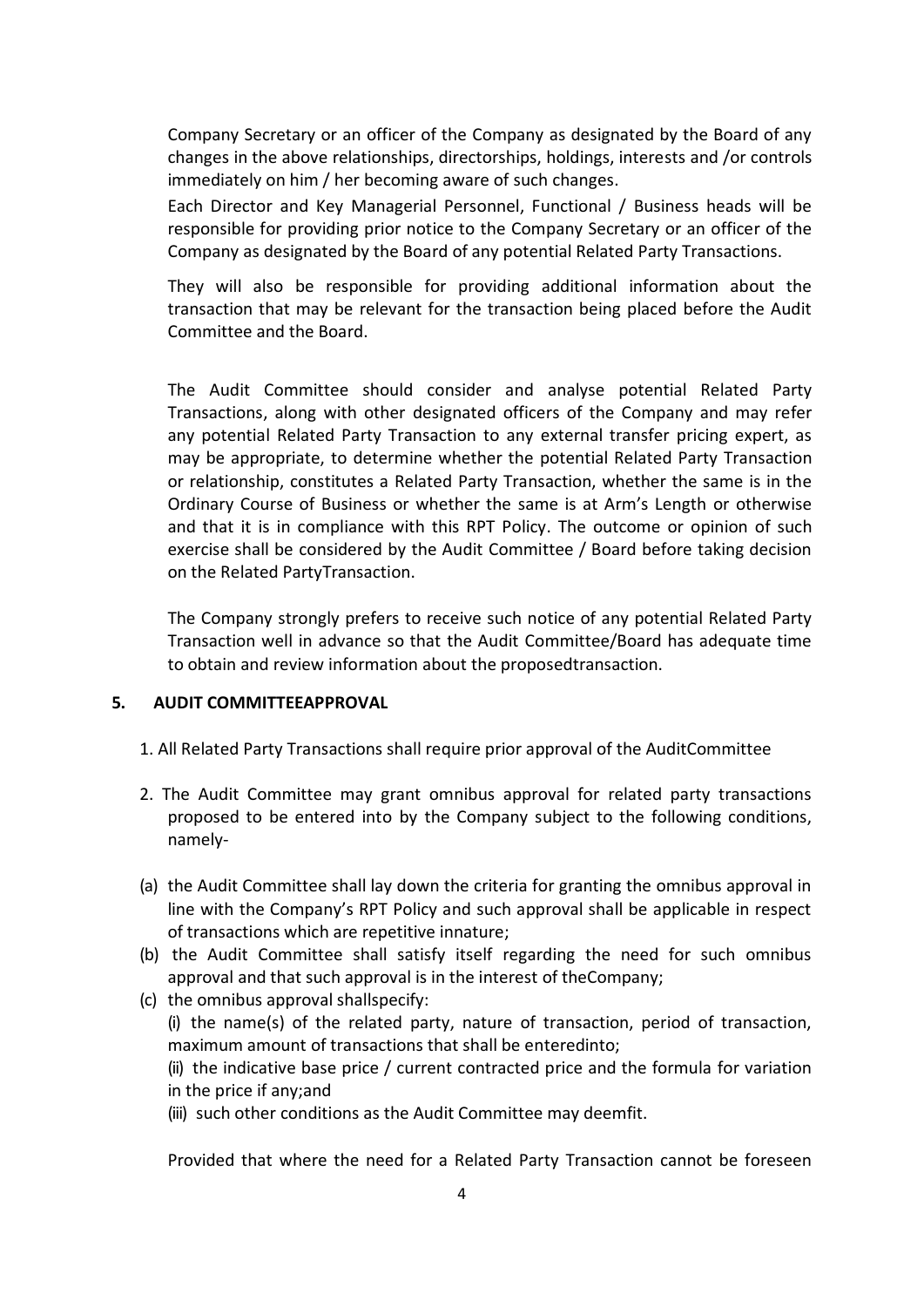and aforesaid details are not available, the Audit Committee may grant omnibus approval for such transactions subject to their value not exceedingsuch amount asmay be prescribed under the provisions of the Act or Listing Regulations (Presently Rupees one crore (Rs. 1,00,00,000/-) per transaction). the Audit Committee shall review, at least on a quarterly basis, the details of Related Party Transactions entered into by the Company pursuant to each of the omnibus approvalsgiven.

(d) Such omnibus approvals shall be valid for a period not exceeding one year and shall require fresh approvals after the expiry of oneyear.

# **6. ROLE OF AUDIT COMMITTEE IN RELATION TO RELATED PARTYTRANSACTIONS**

- **i.** The role of the Audit Committee in relation to Related Party Transactions shall include thefollowing:
	- a. reviewing, with the management, the annual financial statements and auditor's report thereon before submission to the board for approval, with particular reference to disclosure of any related partytransactions.
	- b. approval or any subsequent modification of transactions of the Company with relatedparties
- **ii.** The Audit Committee shall mandatorily review the statement of significant related party transactions (as defined by the Audit Committee), submitted by management of theCompany.

# **7. CONSIDERATION BY THE AUDIT COMMITTEE IN APPROVING THE PROPOSED TRANSACTIONS**

Subject to compliance with what is stipulated in the Act, the Companies (Meetings of the Board and its Powers) Rules, 2014, the Listing Regulations and subject to provisions of this RPT Policy, the Audit Committee whilst considering any transaction, shall take into account all relevant facts and circumstances including the terms of the transaction, the business purpose of the transaction, the benefits to the Company and to the Related Party, and any other relevant matters.

Prior to the approval, the Audit Committee shall, subject to compliance with the Listing Regulations and this RPT Policy, inter-alia, consider the following factors to the extent relevant to the transaction;

- i. Whether the terms of the Related Party Transaction are in the Ordinary Course of Business of the Company, are fair and are on an Arm's LengthBasis;
- ii. The business reasons for the Company to enter into the Related Party Transaction and the nature of alternative transactions, ifany.
- iii. Whether the Related Party Transaction would affect the independence of an IndependentDirector
- iv. Whether the Related Party Transaction includes any potential reputational risks that may arise as a result of or in connection with the proposed transaction,
- v. Whether the Company was notified about the Related Party Transaction before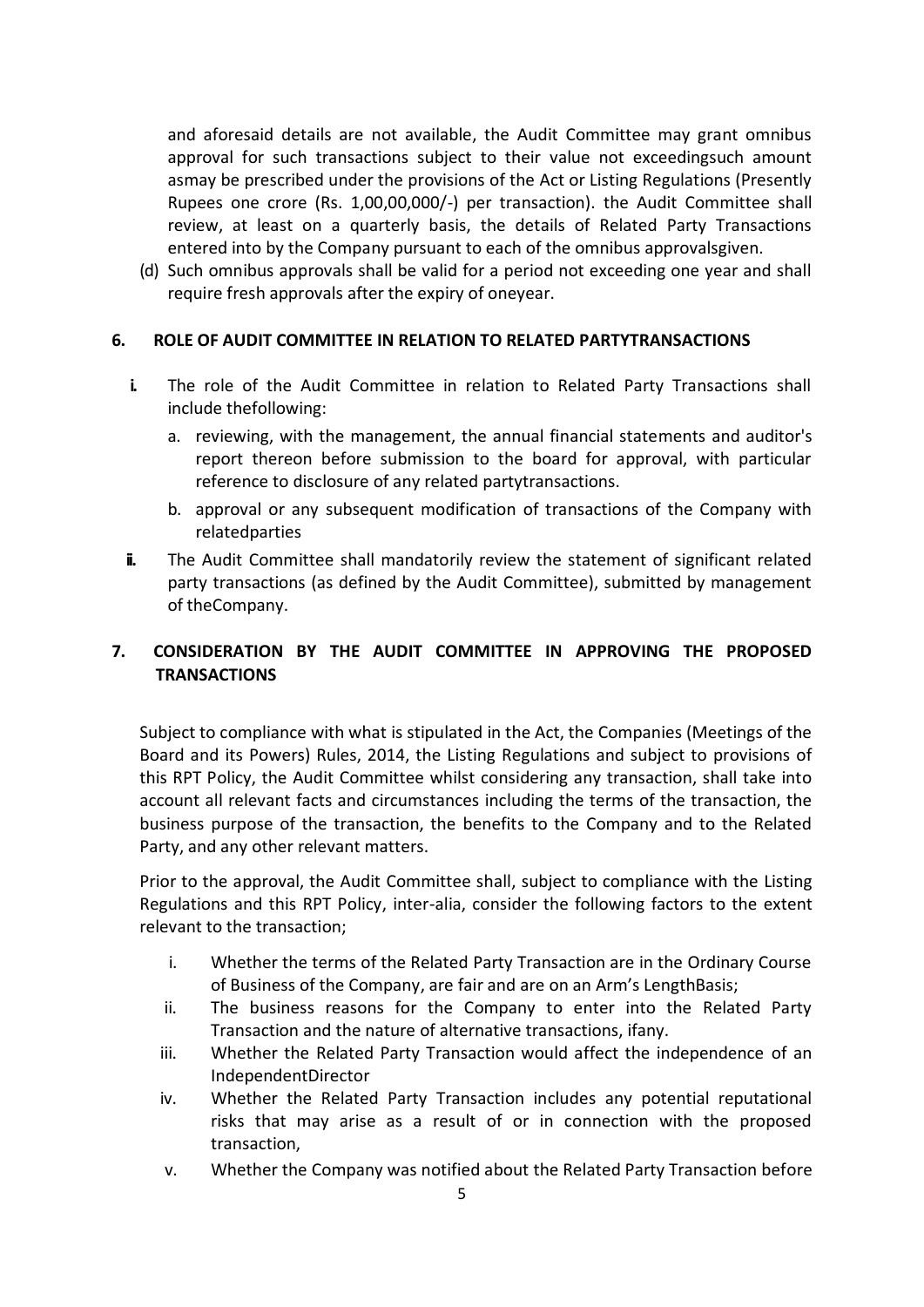its commencement and if not, why pre-approval was not sought and whether subsequent ratification is allowed (having regard to the provisions contained in the Listing Regulations and the provisions of the Act) and would be detrimental to the Company,and

- vi. Whether the Related Party Transaction would affect the independence or present a conflict of the transaction, the overall financial position of the Director, Key Managerial Personnel or other Related Party, the direct or indirect nature of the Director's interest, Key Managerial Personnel's or other Related Party's interest in the transaction and the ongoing nature of any proposed relationship and any other factors the Audit Committee deems relevant.
- vii. While considering the Arm's Length nature of the transaction, the Audit Committee shall take into account the facts and circumstances as were applicable at the time of entering into the transaction with the Related Party. The Audit Committee shall, also take into consideration that subsequent events (i.e. events after the initial transactions have commenced) like evolving business strategies / short term commercial decisions to improve, sustain market share, changing market dynamics, local competitive scenario,economic/ regulatory conditions affecting the global / domestic industry may impact profitability but may not have a bearing on the otherwise Arm's Length nature of the transaction

### **8. RELATED PARTY TRANSACTIONS THAT SHALL NOT REQUIREAPPROVAL**

Following transactions shall not require separate approval under this RPT Policy:

- i. Transactions arising out of compromises, arrangements and amalgamations, dealt with under the specific provisions of the Act and the Rules prescribed thereunder;and
- ii. Transactions between Holding Company and wholly owned Subsidiaries whose accounts are consolidated with such Holding Company and placed before the shareholders at the general meeting forapproval.

#### **9. APPROVAL BY CIRCULAR RESOLUTION OF THE AUDITCOMMITTEE**

In the event the Management of the Company determines that it is impractical or undesirable to wait until a meeting of the Audit Committee to enter into a Related Party Transaction, such transaction may be approved by the Audit Committee by way of circular resolution in accordance with this RPT Policy and statutory provisions for the time being in force. Any such approval must be noted by the Audit Committee at its next scheduledmeeting.

### **10. APPROVAL BY THEBOARD**

If the Audit Committee determines that a Related Party Transaction should be brought before the Board, or if the Board in any case elects to consider / review any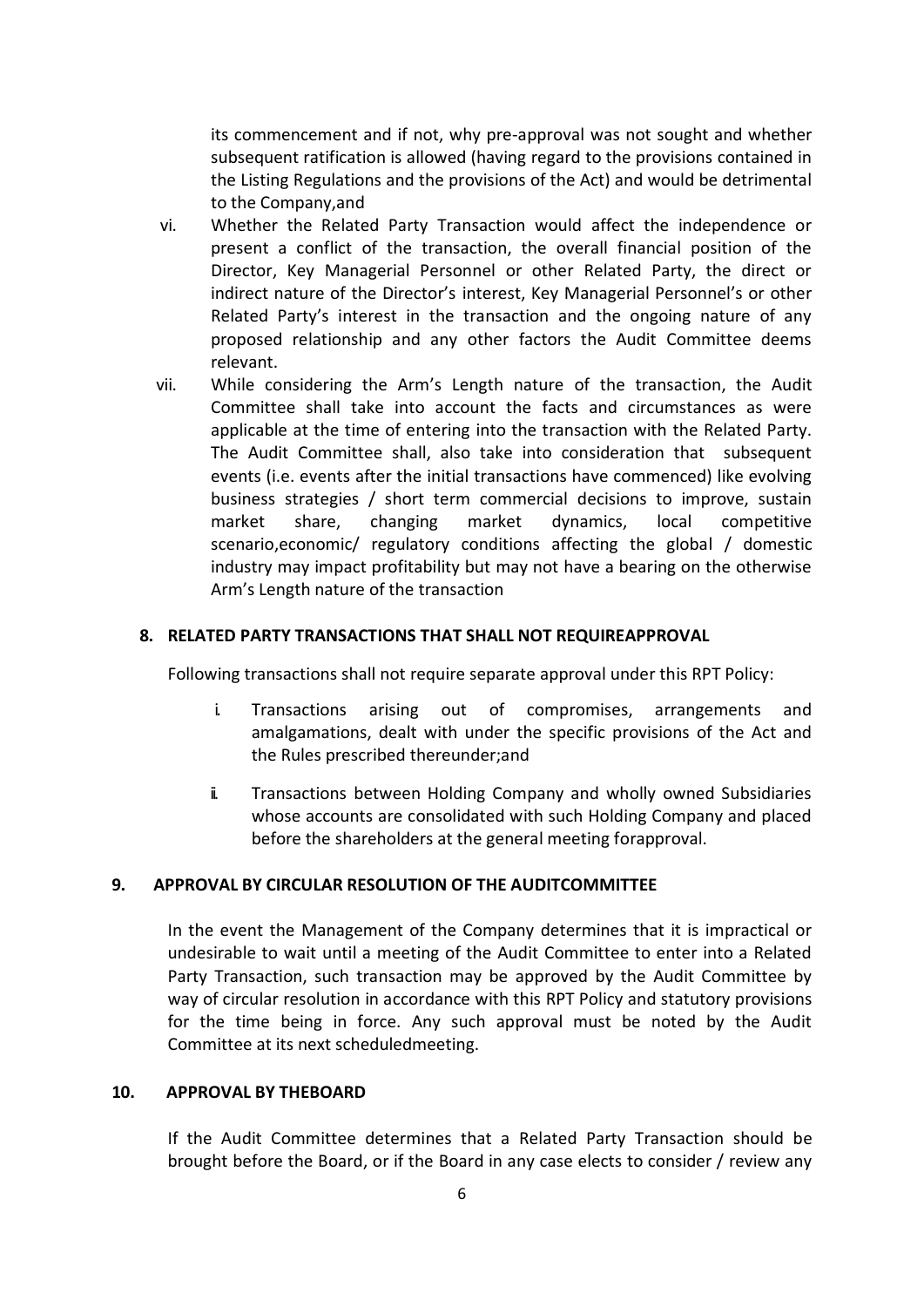such matter or it is mandatory under any law for the Board to approve the Related Party Transaction (within the scope of Section 188 of the Act and the Rules prescribed thereunder and /or the Listing Regulations, which are either not in the Ordinary Course of Business or are not at Arm's Length Basis,) then the Board shall, subject to compliance with the provisions of the Act, the Rules prescribed thereunder and the Listing Regulations consider and approve such Related Party Transaction at a meeting and the considerations set forth above shall apply to the Board's review and approval of the matter, with such modification as may be necessary or appropriate under thecircumstances.

Any Director, who is interested in any contract or arrangement with a Related Party shall not be present at the meeting during discussion on the subject matter of the resolution relating to such contract or arrangement.

## **11. SHAREHOLDERS' APPROVAL REQUIREMENTS**

Shareholder's approval shall be sought in all cases as required under the provisions of Section 188 of the Act, the Rules prescribed thereunder or Regulation 23 of Listing Regulations.

For this purpose, all entities falling under the definition of related parties shall abstain from voting irrespective of whether the entity is a party to the particular transaction or not.

However, the requirement of shareholders' approval shall not be applicable for transactions entered into between the company and its wholly owned subsidiary whose accounts are consolidated with the company and placed before the shareholders at the general meeting for approval

## **12. RELATED PARTY TRANSACTIONS NOT APPROVED UNDER THIS RPTPOLICY**

Subject to compliance with the provisions of the Listing Regulations including Regulation 23 (2) of the Listing Regulations, in the event the Company becomes aware of a Related Party Transaction that has not been approved or ratified under this RPT Policy, the transaction shall in accordance with the provisions of the Act, and the Rules prescribed thereunder, and the provisions of the Listing Regulations, if any be placed within three (3) months from the date on which such contract or arrangement or transaction was entered into, before the Board or the Shareholders as may be required in accordance with this RPT Policy for review andratification.

The Board or the Shareholders shall consider all relevant facts and circumstances in respect of such transactions and shall evaluate all options available to the Company, including but not limited to ratification (having regard to the provisions contained in the Listing Regulations, including Regulation 23 (2) thereof and the provisions of the Act), revision, or termination of such transaction.

In any case, where the Audit Committee determines not to ratify a related party transaction that has been commenced without approval, the Audit Committee, as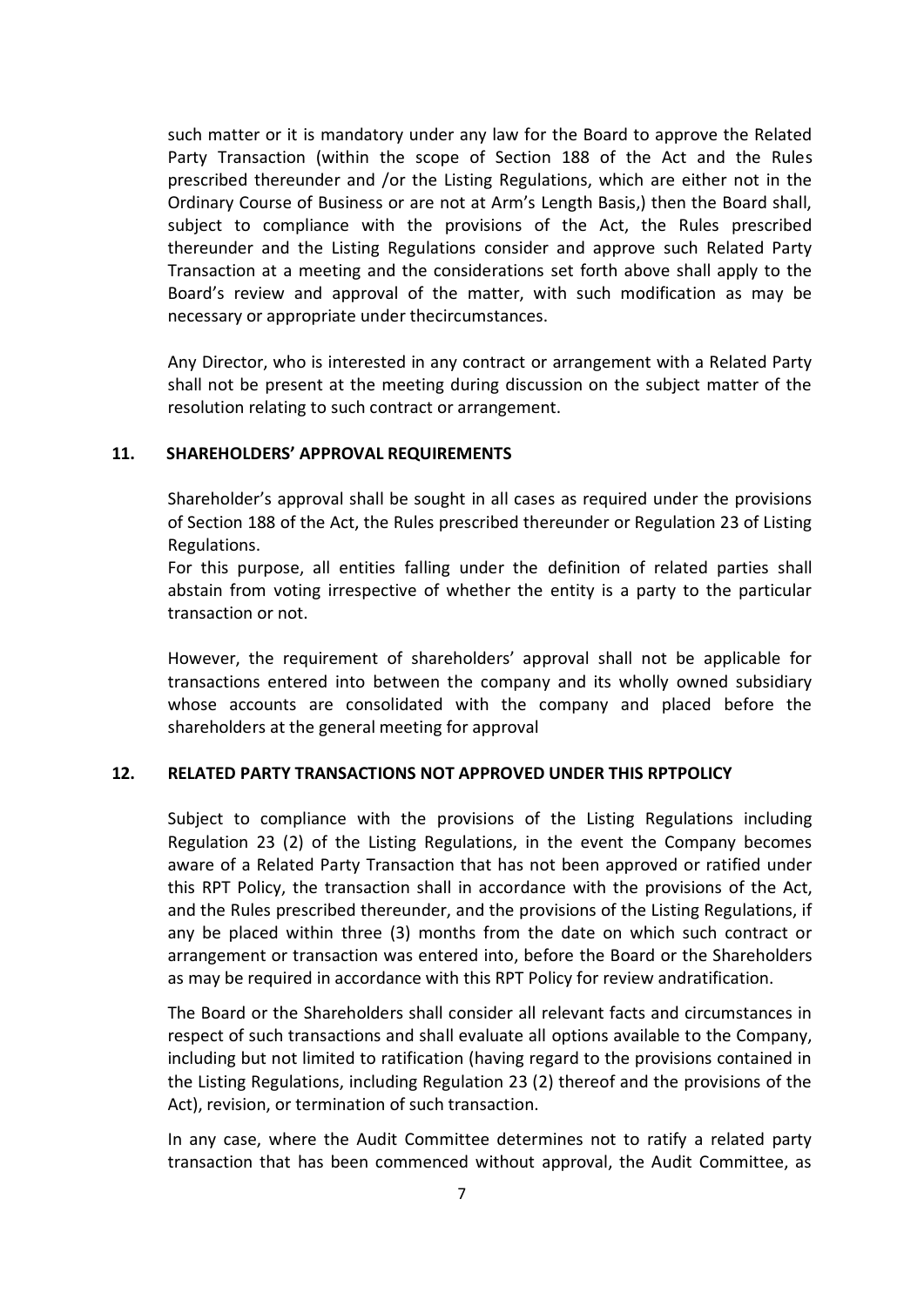appropriate, may direct additional actions including, but not limited to, discontinuation of the transaction or seeking the approval of the shareholders, payment of compensation by the defaulting person (as may be decided by the Audit Committee) to the related party or the Company as the case may be, etc.

In connection with any review/approval of a related party transaction, the Audit Committee has authority to modify or waive any procedural requirements of this Policy.

# **13. DISCLOSURE AND REPORTING OF RELATED PARTYTRANSACTIONS**

Every Related Party Transaction entered into by the Company shall be referred to and adequate disclosures shall be made in the (i) the Directors' Report about the particulars of contracts or arrangements with Related Parties referred to in subsection(1)ofSection188oftheActandtheRulesprescribedthereunder,intheprescribed form thereunder along with the justification for entering into such transaction. (ii) in the annual report of the Company as stipulated in Regulation 53read with Schedule V of the Listing Regulations, as per the form prescribed thereto. (iii) to the relevant stock exchange(s) on a quarterly basis within fifteen days from close of the quarter as provided in Regulation 27 (2) (b) of the Listing Regulations and (iv) on the website of the Company a[twww.jetairways.coma](http://www.jetairways.com/)nd a web link thereto shall be provided in the Annual Report of the Company. The Company Secretary shall also make necessary entries in the Register of Contracts required to be maintained under the Act and the Rules prescribedthereunder.

The Company shall submit within 30 days from the date of publication of its standalone and consolidated financial results for the half year, disclosures of related party transactions on a consolidated basis, in the format specified in the relevant accounting standards for annual results to the stock exchanges and publish the same on its website.

## **14. SCOPE OF LIMITATION**

In the event of any conflict between the provisions of this RPT Policy and the Act, the Rules prescribed thereunder and / or the Listing Regulations, as the case may be, the provisions of the Act and the Rules prescribed thereunder and / or the Listing Regulations, as the case may be, shall prevail over this RPTPolicy.

## **15. DISSEMINATION OF RPTPOLICY**

This RPT Policy shall be disseminated to all Directors, Key Managerial Personnel and other concerned employees of the Company. This RPT Policy shall be uploaded on the website of the Company at [www.jetairways.coma](http://www.jetairways.com/)nd a web link thereto shall be provided in the Annual Report of theCompany.

## **16. CONSEQUENCES OFCONTRAVENTION**

Any Director or any employee of the Company who had entered into or authorized a